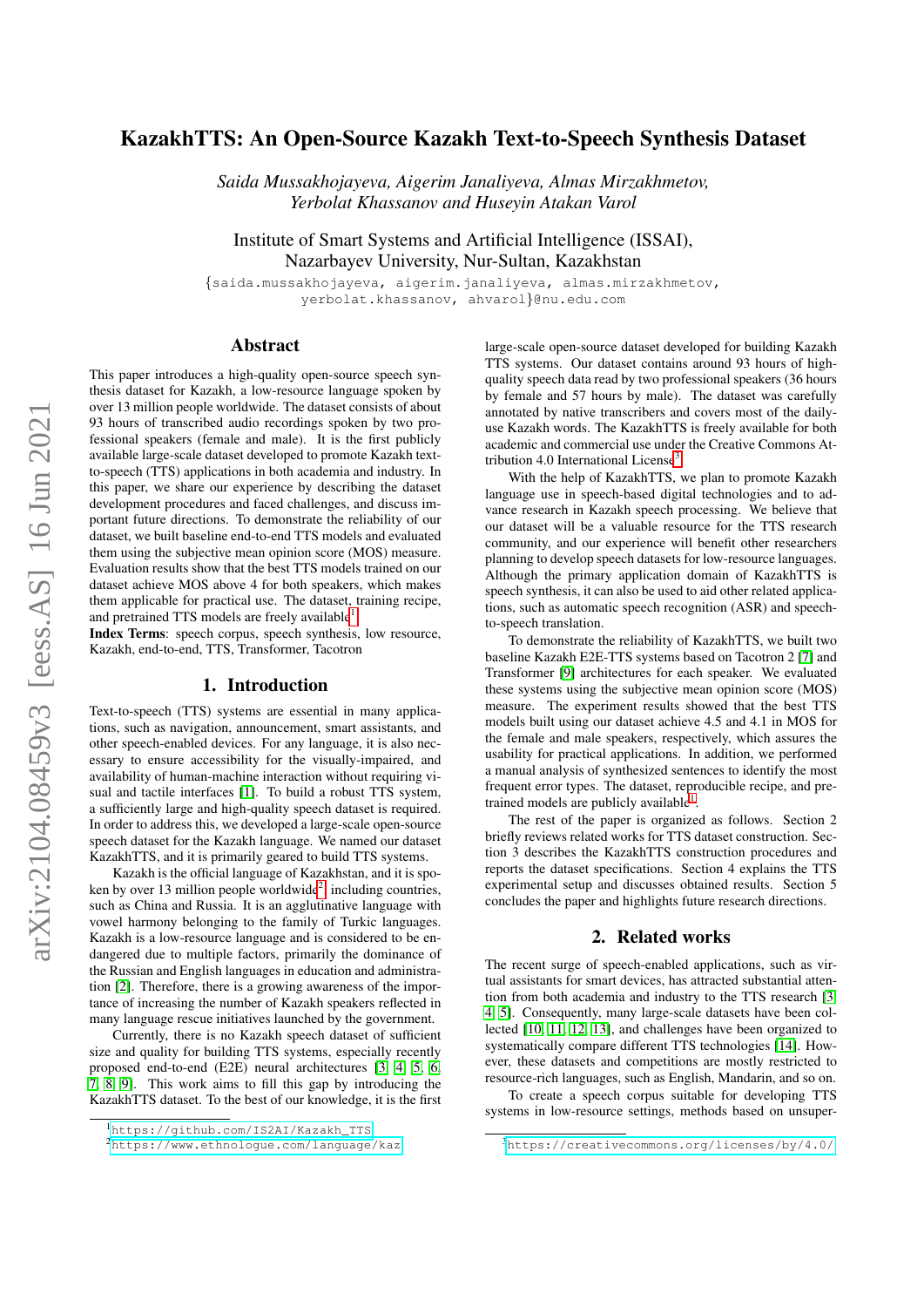vised [\[15\]](#page-4-14), semi-supervised [\[16\]](#page-4-15), and cross-lingual transfer learning [\[17\]](#page-4-16) have been developed. In these approaches, raw audio files are automatically annotated by using other systems, such as ASR, or available resources from other languages are utilized, especially from phonologically close languages. Although TTS systems produced using these approaches have achieved good results, their quality is usually insufficient for practical applications. Furthermore, these approaches require some in-domain data or other systems, such as ASR, speech segmentation, and speaker diarisation, which might be unavailable for low-resource languages.

An alternative approach is to record and manually annotate audio recordings. This is considered costly, since cumbersome manual work is required. Nevertheless, the produced dataset will be more reliable. Recently, several Kazakh speech corpora have been developed to accelerate speech processing research in this language. For example, the first open-source Kazakh speech corpus (KSC) containing over 332 hours of transcribed audio recordings was presented in [\[18\]](#page-4-17). However, the KSC was mainly constructed for ASR applications, and thus, crowdsourced from different speakers, with various background noises and speech disfluencies kept to make it similar to the realworld scenarios. As such, the quality of audio recordings in the KSC is insufficient for building robust TTS models. Additionally, in the KSC, the size of recordings contributed by a single speaker is small. Similarly, the other existing Kazakh speech datasets are either unsuitable or publicly unavailable [\[19,](#page-4-18) [20\]](#page-4-19).

# 3. Dataset construction

The KazakhTTS project was conducted with the approval of the Institutional Research Ethics Committee of Nazarbayev University. Each speaker participated voluntarily and was informed of the data collection and use protocols through a consent form.

#### 3.1. Text collection and narration

We started the dataset construction process with textual data collection. In particular, we manually extracted articles in chronological order from news websites to diversify the topic coverage (e.g., politics, business, sports, entertainment and so on) and eliminate defects peculiar to web crawlers. The extracted articles were manually filtered to exclude inappropriate content (e.g., sensitive political issues, user privacy, and violence) and stored in DOC format convenient for professional speakers (i.e., font size, line spacing, and typeface were adjustable to the preferences of the speakers). In total, we collected over 2,000 articles of different lengths.

To narrate the collected articles, we first conducted an audition among multiple candidates from which one female and one male professional speaker were chosen. The speaker details, including age, working experience as a narrator, and recording device information, are provided in Table [1.](#page-1-0) Due to the COVID-19 pandemic, we could not invite the speakers to our laboratory for data collection. Therefore, the speakers were allowed to record audio at their own studio at home or office. The speakers were instructed to read texts in a quiet indoor environment at their own natural pace and style. Additionally, they were asked to follow orthoepic rules, pause on commas, and use appropriate intonations for sentences ending with a question mark. The female speaker recorded audios at her office studio, the recordings were sampled at 44.1 kHz and stored using 16 bit/sample. The male speaker recorded audios at home studio, the recordings were sampled at 48 kHz and stored using 24 bit/sample.

Table 1: *The KazakhTTS speaker information*

<span id="page-1-0"></span>

| $\begin{array}{c c c c} \textbf{Speaker ID} & \textbf{Gender} & \textbf{Age} & \textbf{Work} & \textbf{Recordir} \\ \hline \textbf{experience} & & \textbf{device} & \\ \end{array}$ |  | Recording                                                                               |
|--------------------------------------------------------------------------------------------------------------------------------------------------------------------------------------|--|-----------------------------------------------------------------------------------------|
| F1<br>M1                                                                                                                                                                             |  | Female   44   14 years   AKG P120<br>Male   46   12 years   Tascam DR-4<br>Tascam DR-40 |

In total, female and male speakers read around 1,000 and 1,250 articles respectively, out of which around 300 articles are overlapping.

#### 3.2. Segmentation and audio-to-text alignment

We hired five native Kazakh transcribers to segment the recorded audio files into sentences and align them with text using the Praat toolkit [\[21\]](#page-4-20). The texts were represented using the Cyrillic alphabet consisting of  $42$  $42$  letters<sup>4</sup>. In addition to letters, the transcripts also contain punctuation marks, such as period  $($ .''), comma  $($ '''), hyphen  $($ '-''), question mark  $($ '''), exclamation mark ('!'), and so on. The transcribers were instructed to remove segments with incorrect pronunciation and background noise, trim long pauses at the beginning and end of the segments, and convert numbers and special characters (e.g., '%', '\$', '+', and so on) into the written forms. To ensure uniform quality of work among the transcribers, we assigned a linguist to randomly check the tasks completed by transcribers and organize regular "go through errors" sessions.

To guarantee high quality, we inspected the segmented sentences using our ASR system trained on the KSC dataset [\[18\]](#page-4-17). Specifically, we used the ASR system to transcribe the segments. The recognized transcripts were then compared with the corresponding manually annotated transcripts. The segments with a high character error rate (CER) were regarded as incorrectly transcribed, and thus, rechecked by the linguist. Lastly, we filtered out all segments containing international words written using a non-Cyrillic alphabet, because speakers usually don't know how to correctly pronounce such words.

#### 3.3. Dataset specifications

The overall statistics of the constructed dataset are provided in Table [2.](#page-2-0) In total, the dataset contains around 93 hours of audio consisting of over 42,000 segments. The distribution of segment lengths and durations are shown in Figure [1.](#page-2-1) The whole dataset creation process took around five months, and the uncompressed dataset size is around 15 GB.

The KazakhTTS dataset is organized as follows. The resources of two professional speakers are stored in two separate folders. Each folder contains a single metadata file and two subfolders containing audio recordings and their transcripts. The audio and corresponding transcript filenames are the same, except that the audio recordings are stored as WAV files, whereas the transcripts are stored as TXT files using the UTF-8 encoding. The naming convention for both WAV and TXT files are as follows *source articleID segmentID*. The audio recordings of both speakers have been downsampled to 22.05 kHz, with samples stored as 16-bit signed integers. The metadata contains speaker information, such as age, gender, working experience, and recording device.

<span id="page-1-1"></span><sup>4</sup>Note that the Kazakh writing system differs depending on the region where it is used. In Kazakhstan, the Cyrillic alphabet is used.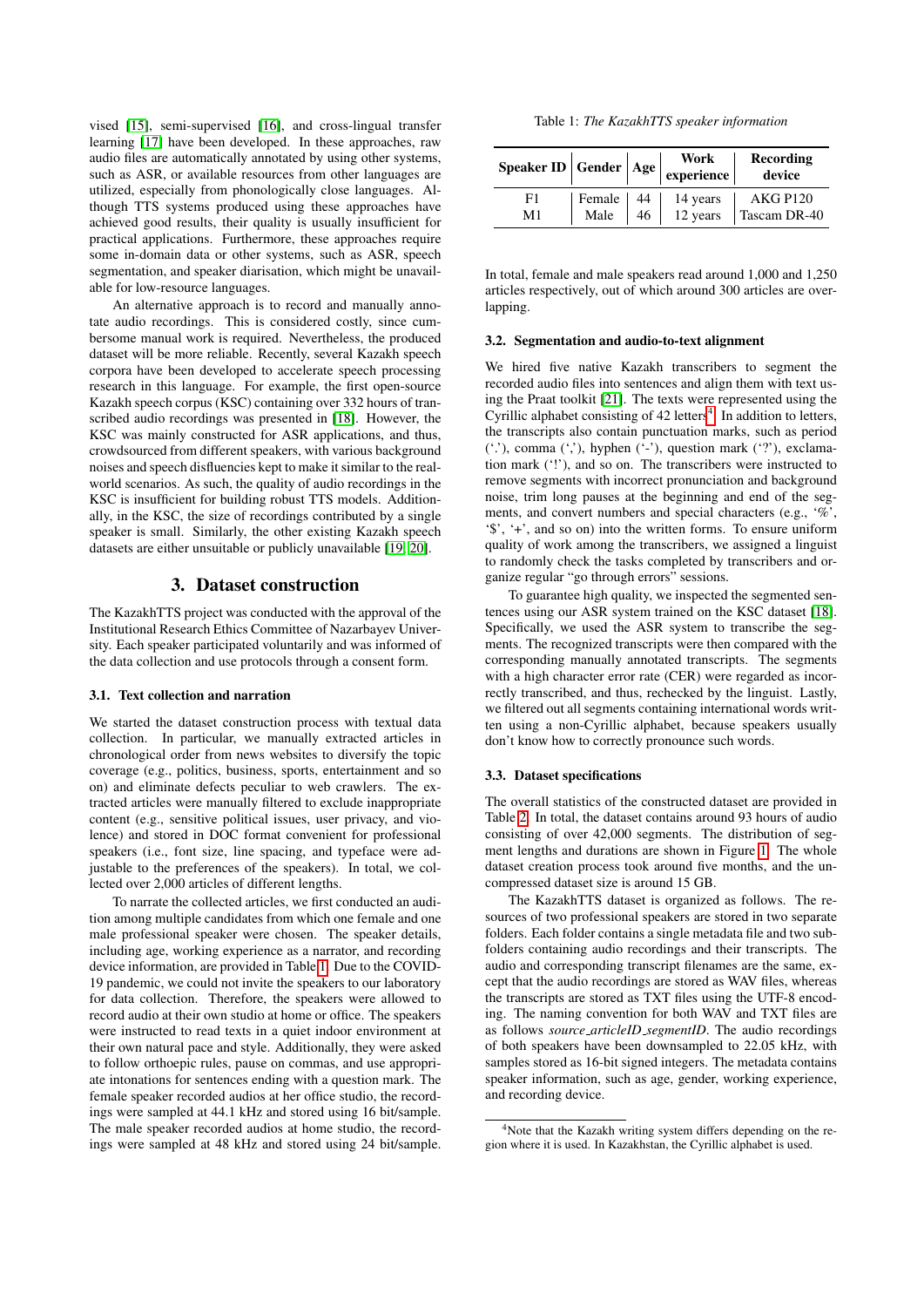<span id="page-2-0"></span>

Table 2: *The KazakhTTS dataset specifications*



# 4. TTS experiments

To demonstrate the utility of the constructed dataset, we built the first Kazakh E2E-TTS systems and evaluated them using the subjective MOS measure.

#### 4.1. Experimental setup

<span id="page-2-1"></span>1000

We used ESPnet-TTS toolkit [\[22\]](#page-4-21) to build the E2E-TTS models based on Tacotron 2 [\[7\]](#page-4-6) and Transformer [\[9\]](#page-4-8) architectures. Specifically, we followed the LJ Speech [\[10\]](#page-4-9) recipe and used the latest ESPnet-TTS developments to configure our model building recipe. The input for each model is a sequence of characters<sup>[5](#page-2-2)</sup> consisting of 42 letters and 5 symbols  $(., \cdot, ', \cdot, ', \cdot, ',$ '?', '!'), and the output is a sequence of acoustic features (80 dimensional log Mel-filter bank features). To transform these acoustic features into the time-domain waveform samples, we tried different approaches, such as Griffin-Lim algorithm [\[23\]](#page-4-22), WaveNet [\[24\]](#page-4-23), and WaveGAN [\[25\]](#page-4-24) vocoders. We found Wave-GAN to perform best in our case, and it was used in our final E2E-TTS systems. We did not apply any additional speech preprocessing, such as filtering, normalization, and so on.

In the Tacotron 2 system, the encoder module was modeled as a single bi-directional LSTM layer with 512 units (256 units in each direction), and the decoder module was modelled as a stack of two unidirectional LSTM layers with 1,024 units. The parameters were optimized using the Adam algorithm [\[26\]](#page-4-25) with an initial learning rate of  $10^{-3}$  for 200 epochs. To regularize parameters, we set the dropout rate to 0.5.

The Transformer system was modeled using six encoder and six decoder blocks. The number of heads in the selfattention layer was set to 8 with 512-dimension hidden states, and the feed-forward network dimensions were set to 1,024. The model parameters were optimized using the Adam algorithm with an initial learning rate of 1.0 for 200 epochs. The dropout rate was set to 0.1.

For each speaker, we trained separate E2E-TTS models (i.e., single speaker model). All models were trained using the Tesla V100 GPUs running on an NVIDIA DGX-2 server. More details on model specifications and training procedures are pro-vided in our GitHub repository<sup>[1](#page-0-0)</sup>.

#### 4.2. Experimental evaluation

To assess the quality of the synthesised recordings, we conducted subjective evaluation using the MOS measure. We performed a separate evaluation session for each speaker. In each session, the following three systems were compared: 1) Ground truth (i.e., natural speech), 2) Tacotron 2, and 3) Transformer.

As an evaluation set, we randomly selected 50 sentences of various lengths from each speaker. These sentences were not used to train the models. The selected sentences were manually checked to ensure that each of them is a single complete sentence, and the speaker read them well (i.e., without disfluencies, mispronunciations, or background noise). The number of listeners was 50 in both evaluation sessions<sup>[6](#page-2-3)</sup>. The listeners were instructed to assess the overall quality, use headphones, and sit in a quiet environment<sup>[7](#page-2-4)</sup>.

The evaluation sessions were conducted through the instant messaging platform Telegram [\[27\]](#page-4-26), since it is difficult to find native Kazakh listeners on other well-known platforms, such as Amazon Mechanical Turk [\[28\]](#page-4-27). We developed two separate Telegram bots for each speaker. The bots first presented a welcome message with the instruction and then started the evaluation process. During the evaluation, the bots sent a sentence recording with the transcript to a listener and received the corresponding evaluation score (see Figure [2\)](#page-3-0). The recordings were rated using a 5-point Likert scale: 5 for excellent, 4 for good, 3 for fair, 2 for poor, and 1 for bad. Note that in Telegram, to send audio recordings, we had to convert them into MP3 format.

We attracted listeners to participate in the evaluation sessions by advertising the project in social media, news, and open messaging communities on WhatsApp and Telegram. The listeners were allowed to listen to recordings several times, but they were not allowed to alter previous ratings once submitted. Additionally, the Telegram bots were keeping track of the listeners' status and ID. As a result, the listeners could take a break to continue at a later time, and were prevented from participating in the evaluation session more than once.

For all the listeners, the evaluation recordings were presented in the same order and one at a time. However, at each time step, the bots randomly decided from which system to pick

<span id="page-2-2"></span><sup>5</sup>Due to the strong correspondence between word spelling and pronunciation in Kazakh, we did not convert graphemes to phonemes.

<span id="page-2-3"></span><sup>6</sup> In fact, the number of listeners was higher than 50, however, we excluded the ones who did not complete the session till the end and the suspicious listeners who, for example, rated all recordings as excellent, rated all ground truth recordings as bad, and so on.

<span id="page-2-4"></span> $7$ Due to the crowdsourced nature of the evaluation process, we can not guarantee that all listeners used headphones and sat in a quiet environment.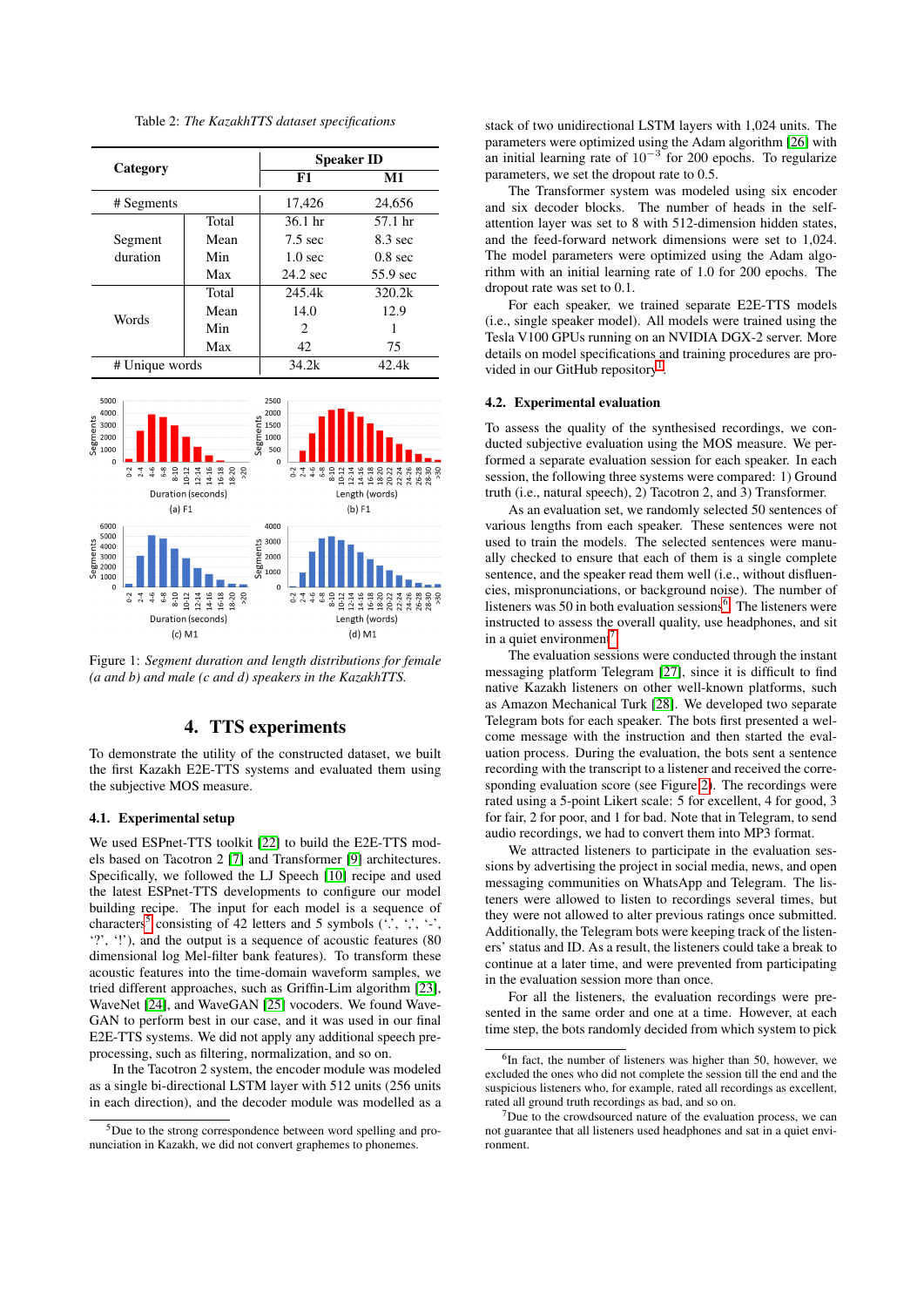<span id="page-3-0"></span>

Figure 2: *An example of interaction with the Telegram bot during an evaluation session.*

<span id="page-3-1"></span>Table 3: *Mean opinion score (MOS) results with 95% confidence intervals*

| <b>System</b> | <b>Speaker ID</b> |                 |  |  |
|---------------|-------------------|-----------------|--|--|
|               | F1                | M1              |  |  |
| Ground truth  | $4.726 + 0.037$   | $4.360 + 0.050$ |  |  |
| Tacotron 2    | $4.535 + 0.049$   | $4.144 + 0.063$ |  |  |
| Transformer   | $4.436 + 0.057$   | $3.907 + 0.076$ |  |  |

a recording. As a result, each listener heard each recording once only, and all the systems were exposed to all the listeners. Each recording was rated at least 8 and 10 times for the female and male speakers, respectively. At the end of evaluation, the bots thanked the listeners and invited them to fill in an optional questionnaire asking about their age, region (where a listener grew up and learned the Kazakh language), and gender information. The questionnaire results showed that the listeners varied in gender and region, but not in age (most of them were under 20).

The subjective evaluation results are given in Table [3.](#page-3-1) According to the results, the best performance is achieved by the Ground truth, as expected, followed by the Tacotron 2, and then the Transformer system for both speakers. Importantly, the best performing models for both speakers achieved above 4 in the MOS measure and are not too far from the Ground truth, i.e., 4% and 5% relative reduction for the female and male speakers, respectively. These results demonstrate the utility of our KazakhTTS dataset for TTS applications.

We did not carry out an intensive hyper-parameter tuning for our E2E-TTS models, since it is outside the scope of this work, therefore, we speculate that the quality of models can be further improved. For example, our model training recipes are based on the LJ Speech, which is tuned for a dataset containing around 24 hours of audio, whereas our speakers' audio sizes are larger. We leave the exploration of the optimal hyper-parameter settings and detailed comparison of different TTS architectures for the Kazakh language as a future work.

#### *4.2.1. Manual analysis*

To identify error types made by E2E-TTS system, we manually analysed a 50-sentence evaluation set for both speakers. This analysis was conducted only for the Tacotron 2 system which achieved better MOS score than the Transformer. Specifically, <span id="page-3-2"></span>Table 4: *Manual analysis of error types made by Tacotron 2*

| <b>Error types</b>                       |    | <b>Speaker ID</b> |  |
|------------------------------------------|----|-------------------|--|
|                                          | F1 | M1                |  |
| Sentences containing repeated words      |    |                   |  |
| Sentences containing skipped words       |    |                   |  |
| Sentences containing mispronounced words |    |                   |  |
| Sentences containing incomplete words    |    |                   |  |
| Sentences containing long pauses         |    |                   |  |
| Sentences containing nonverbal sounds    |    |                   |  |
| Total                                    |    |                   |  |

we counted sentences with various error types. The analysis results are provided in Table [4,](#page-3-2) showing that the most frequent error types for both speakers are mispronunciation and incomplete words. The mispronunciation errors are mostly due to incorrect stress, and the incomplete word errors mostly occur at the last word of a sentence, where the last letters of the word are trimmed. Interestingly, the total number of errors in the male speaker's recordings is considerably higher than the total number of errors in the female speaker's recordings. This might be one of the reasons for the lower MOS score achieved by the male speaker. This analysis indicates that there is still room for improvement and future work should focus on eliminating these errors.

# 5. Conclusion

This paper introduced the first open-source Kazakh speech dataset for TTS applications. The KazakhTTS dataset contains over 93 hours of speech data (36 hours by female and 57 hours by male) consisting of around 42,000 recordings. We released our dataset under the Creative Commons Attribution 4.0 International License, which permits both academic and commercial use. We shared our experience by describing the dataset construction and TTS evaluation procedures, which might benefit other researchers planning to collect speech data for other lowresource languages. Furthermore, the presented dataset can also aid to study and build (e.g., pretrain) TTS systems for other Turkic languages. To demonstrate the use of our dataset, we built E2E-TTS models based on Tacotron 2 and Transformer architectures. The subjective evaluation results suggest that the E2E-TTS models trained on KazakhTTS are suitable for practical use. We also shared the pretrained TTS models and the ESPnet training recipes for both speakers<sup>[1](#page-0-0)</sup>.

In future work, we plan to further extend our dataset by collecting more data from different domains, such as Wikipedia articles and books, and introduce new speakers. We also plan to explore the optimal hyper-parameter settings for Kazakh E2E-TTS models, compare different TTS architectures, and conduct additional analysis.

# 6. Acknowledgements

We would like to thank our senior moderator Aigerim Boranbayeva for helping to train and monitor the transcribers. We also thank our technical editor Rustem Yeshpanov, PR manager Kuralay Baimenova, project cordinator Yerbol Absalyamov, and administration manager Gibrat Kurmanov for helping with other administrative and technical tasks.